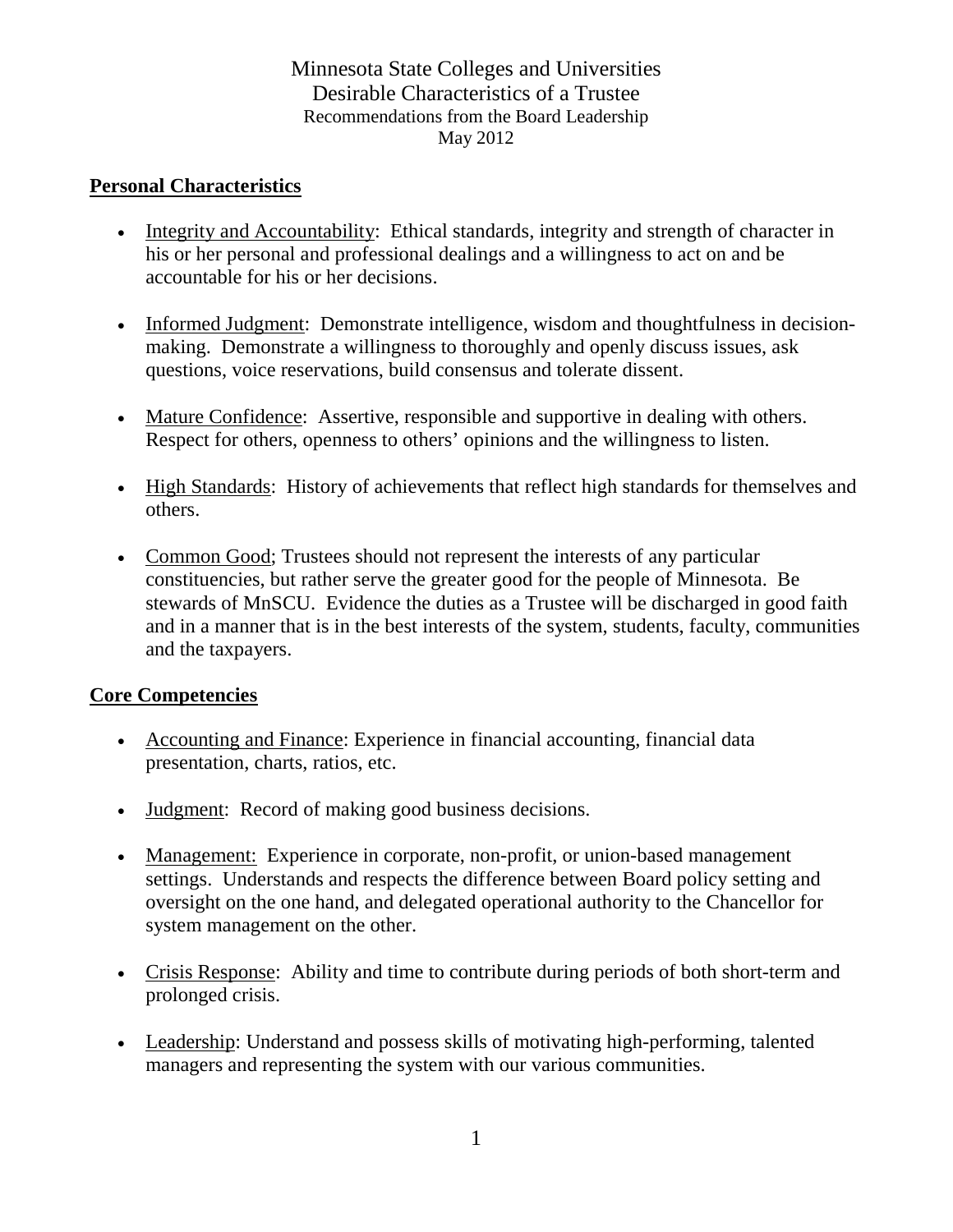Minnesota State Colleges and Universities Desirable Characteristics of a Trustee Recommendations from the Board Leadership May 2012

- Strategy and Vision: Skills and capacity to provide strategic insight and direction by encouraging innovations, conceptualizing key trends, evaluating strategic decisions, and challenging MnSCU to sharpen its vision.
- Bargaining Contract: A basic knowledge of the collective bargaining process, contract requirements and union relations.

## **Commitment to MnSCU**

- Time and Effort: Willing to commit the time and energy necessary to satisfy the requirements of Board and Board Committee membership.
	- $\checkmark$  Expected to attend and participate in all Board meetings and Board Committee meetings in which they are a member.
	- $\sim$  A willingness to rigorously prepare prior to each meeting and actively participate in the meeting.
	- $\checkmark$  Willingness to make himself or herself available to management upon request to provide advice and counsel.
- Attendance: Available to attend numerous Board, student, campus and community events. Attending student association functions, legislative hearings and college and university graduations and a cheerful willingness to do so.
- Awareness and Ongoing Education: Possess, or be willing to develop, a broad knowledge of critical issues affecting the MnSCU system (including educational trends, technology, legislative and student based concerns). In addition the candidate must understand a Trustee's role and responsibilities including the general legal principles that guide board members.
- Conflict of Interest: No real or perceived conflict of interest as viewed by MnSCU's stakeholder groups or the public.

# **Current and Expected Experience Gaps**

- Human Resources: Familiarity with compensation strategies, talent acquisition, talent development, etc.
- Finance: Financial experience with complex issues of budget, tuition, capital budgets, bonding etc.